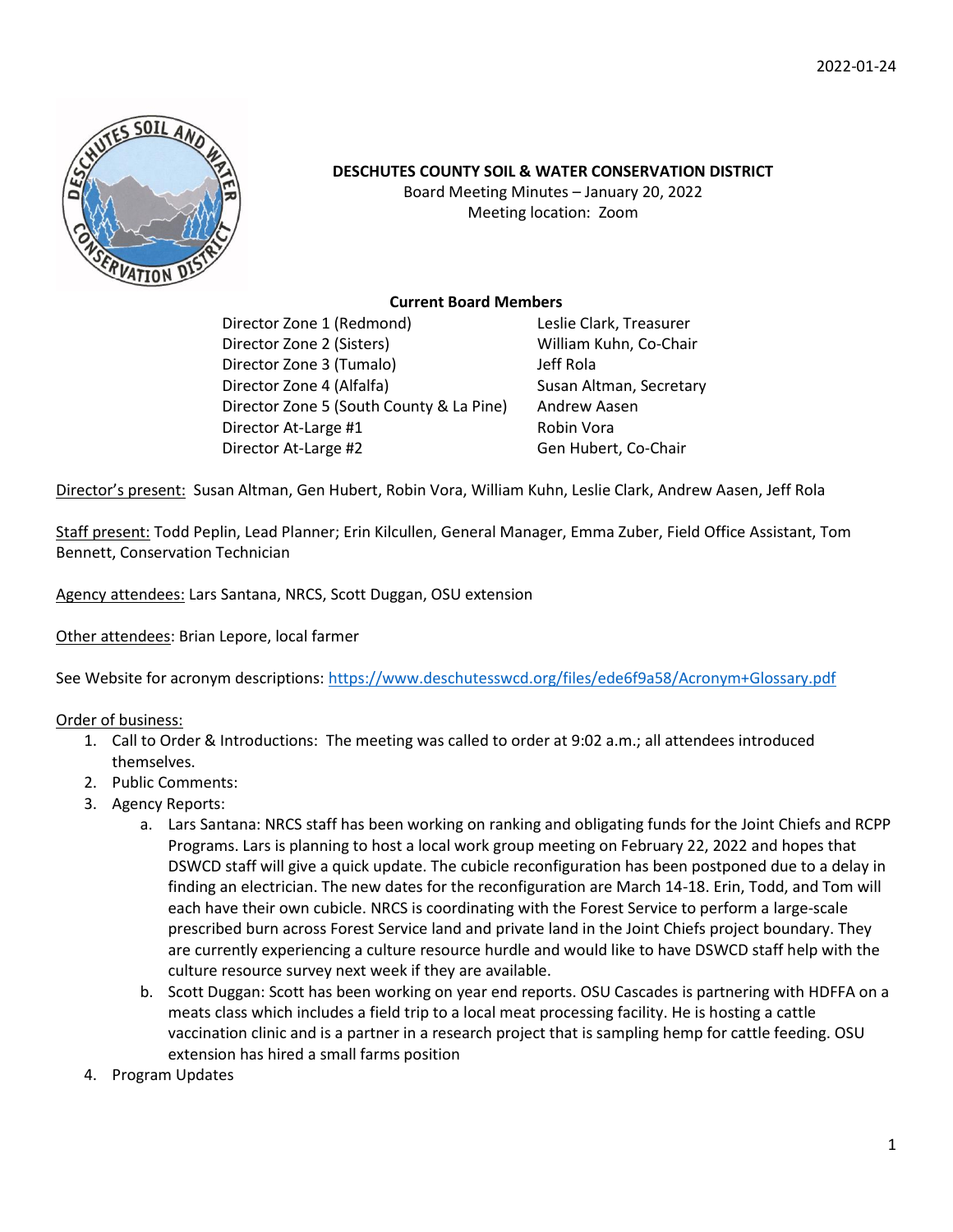During DSWCD staff meetings, Todd developed program action items for 2022 (See exhibit A). Staff members worked together to highlight each program that the District is currently working on and goals for 2022 in each program. The highlighted programs include:

Irrigation (IWM) on private lands:

- DSWCD staff has been assisting NRCS with the RCPP applications. Currently, there are 6 applications with a total requested amount of \$560,000.
- The ARPA contract has been signed with Deschutes County. The County will be sending the District the full amount of the contract and will be requiring quarter financial and accomplishment reports. The District Staff has met to finalize how to distribute these funds. A press release, program details, and application will be sent out this Friday and will be posted on the Districts website and social media. Erin has asked COID and TID to post this press release as well on their marketing outlets. The application deadline for landowners is February 11, 2022. Currently, 24 patrons have shown interest in this program.

Forest Health and Wildfire Risk Reduction:

- Todd has been working on the Joint Chiefs project and has been communicating with landowners, performing site visits, and providing planning assistance. Thus far, 3 landowners have contracts with \$343,000 of obligated funds. There are 5 additional landowners in the hopper for a total of \$648,000. In 2023, \$1.6 million is available for projects. NRCS will be needing help from DSWCD in outreach efforts.
- Erin has assisted with the submittal of a proposal for the Senate Bill 762. A total of \$6 million was requested and DSWCD has requested \$300,000.

Manure Exchange Program:

• Over the last year, we have received 5 new landowners that have signed up to be manure providers. The program still needs uplift. Emma is working on marketing this program.

Pasture Exchange Program:

• This program was recently established and will take some time to get the word out. Emma will develop a flyer for the program to post on Craigslist and send to Irrigation Districts for them to advertise on their websites. Brian Lepore, a local landowner east of Bend, joined our meeting and is interested in this program and thinks it is a great opportunity for landowners to utilize. It could also be an opportunity for new smaller landowners to connect to experienced or larger landowners.

Conservation Technical Assistance:

- Todd has been collaborating with various partners to resurrect Living on a Few Acres (LOFA).
- DSWCD staff continue to participate with ODA with water quality issues *AGWQMP* and provide technical assistance and planning to landowners.

#### Urban Agriculture:

• Erin has met with The Environmental Center to discuss next steps for the Urban Agriculture Grant. They will be doing a virtual live recording of the soil health workshop for the Oregon Farm to School and School Garden Networks upcoming summit. Remaining grant funds will be used to supplement School garden grants and provide technical assistance to schools seeking to do school garden projects.

Strategic Implementation Area (SIA):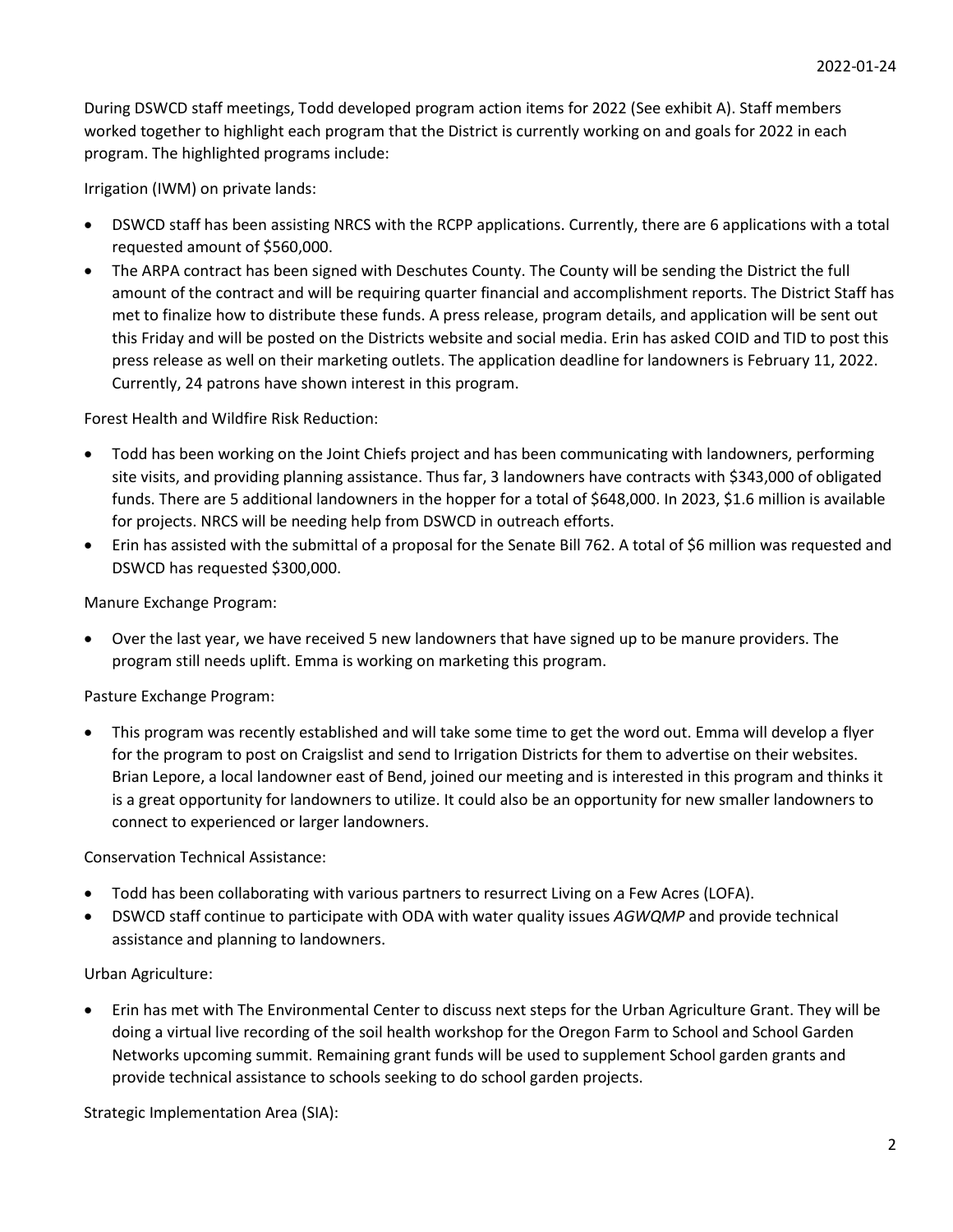• Erin and Todd have attended an ODA virtual assessment of the project area. When they have completed this project, ODA will send Erin the results from the assessment. Erin has been working on the SIA application, which is due February 10, 2022.

Indian Ford Watershed:

- Erin has met with the Bureau of Reclamation. It will be another 2-3 months before the contract is completed.
- 5. Action Items
	- a. Central Oregon Farm Fair: Gen Hubert said that DSWCD could share their booth on February 2<sup>nd</sup> and 3<sup>rd</sup> from 9-4 at the Central OR Farm Fair in Madras. Erin will reach out to Jefferson SWCD to see if we could share their booth. Erin will talk with OSU Extension about getting a booth at the Central Oregon Ag Show in March at the Deschutes County Expo Center.
	- b. Financial Statement Review: Richard Winkel, our CPA reviewed our financial statement review to the Board. Expenditures under \$500,000 only require a financial statement review and not a full audit. If our District were to have expenditures over \$500,000, we would need to perform an audit. This would cost double the financial statement review. Todd mentioned that it might be worthwhile to go through the audit process next fiscal year to see if there are any areas of improvement for the District. Richard does not recommend the District perform a full audit if we are not required to, but he could perform an overview of internal controls in addition to the financial statement review. The District has until August to decide and see what the expenditures are.
	- c. SDAO Annual Conference: The SDAO annual conference is being held virtually February 10-13, 2022. Erin will be attending some of the presentations. Susan, Gen, and William will possibly attend.
	- d. Liability Insurance tail coverage: Erin has been working with SDAO to switch their liability insurance from Glatfelter to SDAO. The SDAO insurance is an occurrence policy, and the Glatfelter policy was a standard claims policy. Due to the differences in policies, Glatfelter has presented the option for the District to purchase tail coverage, which will cost \$3,430. The board and staff have more questions. Erin will reach out to our insurance agent Steve Silva for more information. This will be discussed at our February Board Meeting.
	- e. Letters of Support Policy: Erin has edited the letter of support policy. *Motion #1 made by Leslie Clark, seconded by Gen Hubert to approve the letter of support policy with edits discussed during this meeting.* Rollcall vote: unanimous approval.
	- f. Wildlife Project Grant Opportunity: Robin would like to discuss the upcoming ODFW wildlife grant opportunity that is due at the end of February. Erin has been in touch with a landowner in lower bridge but has not performed a site visit at this time. Erin does not think they will develop a project in time for this deadline but hopes to have a wildlife grant in the future.
	- g. Tax Base: During our November Board meeting, Eric Nusbaum gave a presentation about our District becoming a tax base in the future. The Board has not had an opportunity to discuss their thoughts and opinions on this matter.
		- William would like to have a committee developed to discuss this further. He feels that the District is moving in a great direction, and he does not want to take away from that. William was interested to see if Susan, Gen, and Leslie will be running again for Director positions. Gen and Leslie will not be running again, and Susan has not decided at this time.
		- Susan feels that our financials are in great shape. She thinks that our District needs more exposure and a larger project portfolio before we move forward with this.
		- Todd thinks this is a great opportunity to provide assistance to our natural resources in the County. A steering committee is needed.
		- Robin is not fully on board for this endeavor currently. The District needs to show how we can provide assistance to the urban areas. There is an equity issue occurring in the County and we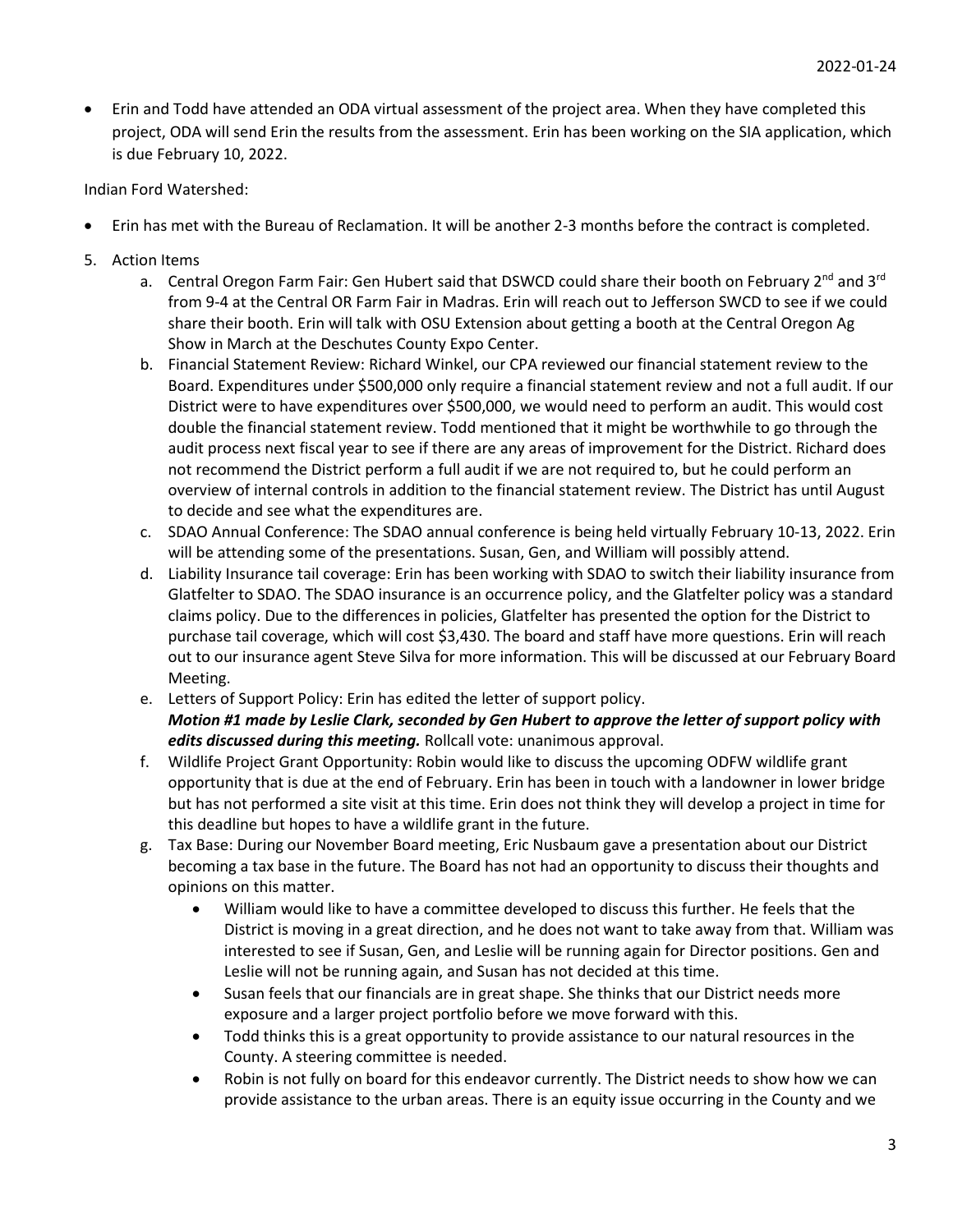need to broaden the programs. Robin thinks that we should work closely with the County to receive \$100,000 annually for grant writing and management.

- Leslie believes that we need more programs outside of water projects.
- Gen agrees with everyone comments and asking the County for funding. The District needs to start setting aside unrestricted funds.
- Andrew believes that the District needs additional funds, but not necessarily from the County. He thinks there are other ways to market becoming a tax base then spending \$100,000 on surveying the population.
- Jeff thinks that all the reasons Board members are against becoming a tax base is why we should go for it. The District needs broader funding to expand programs and to develop an opportunity to explore this.
- Robin, Jeff, and William will be on the new committee to start this conversation in more detail.
- 6. Manager's Report: See Exhibit B.
- 7. Treasurers Report: Erin has received the Treasurers report for December 2021 and presented these to the Board for approval.

*Motion #2 made by Susan Altman, seconded by Gen Hubert to approve the presented Treasurers reports for October and November.* Rollcall vote: unanimous approval. Jeff Rola was not present for this vote. He had to leave the meeting early.

8. Approval of Meeting Minutes:

*Motion #3 made by Robin Vora, seconded by Susan Altman to approve the December 16, 2021 board meeting minutes.* Rollcall vote: unanimous approval. Jeff Rola was not present for this vote. He had to leave the meeting early.

- 9. Directors' Reports
	- a. Gen Hubert: Gen has been in Mexico and off for a month. She congratulated Leslie on her new role with COID.
	- b. Susan Altman: Susan has been elected as the vice-chair of the planning commission. The commission is reviewing and revising the Dark Sky Ordinance. It is unclear currently how to enforce and regulate this ordinance.
	- c. Robin Vora: Robin continues to attend the Sage Grouse meetings. It is a slow process, and he feels that there needs to be more action. Stu Garrett is performing a forb research study for Sage Grouse.
	- d. Leslie Clark: Leslie is working on the new water bank pilot program. The assistant manager of COID has left and Leslie is taking over that role as well. Piping projects are looking to be completed on-time. The G-4 project is moving forward and construction will begin in 2-3 weeks.
	- e. Jeff Rola: Jeff had to leave the meeting early.
	- f. Andrew Aasen: Andrew is interested in pollinator habitat on his property. He would like to see a change in the requirement of board members having to own 10 acres. He suggested that the city use yellow lights for the Dark Sky ordinance. He will be attending the Cannabis meeting next Monday.
	- g. William Kuhn: William has interviewed Jim Anderson and will be sending the recording to everyone.

The next board meeting will be on February 17, 2022, at 9:00 a.m. This meeting will be held via Zoom if the mask mandate is in place.

There being no further business, the meeting was adjourned at 11:45 a.m.

\_\_\_\_\_\_\_\_\_\_\_\_\_\_\_\_\_\_\_\_\_\_\_\_\_\_\_\_\_\_

Erin Kilcullen, General Manager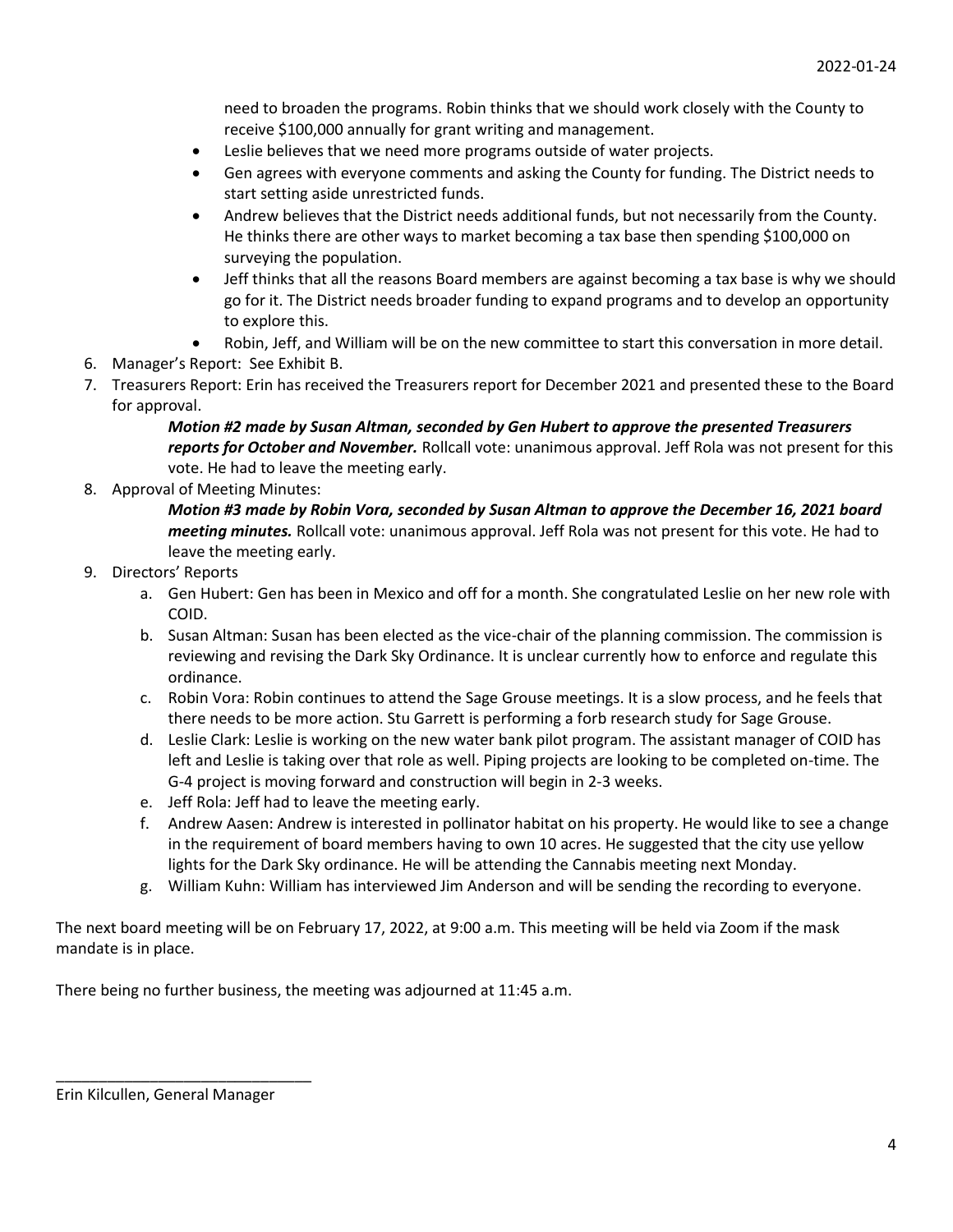2022-01-24



# **DESCHUTES COUNTY SOIL & WATER CONSERVATION DISTRICT**

Board of Directors Meeting – January 20, 2022 Meeting location: via Zoom

## **Addendum: Motions of the Board Meeting – January 20, 2022**

| Motions made:                                                                                                                                                            | Vote result                                                                                              |
|--------------------------------------------------------------------------------------------------------------------------------------------------------------------------|----------------------------------------------------------------------------------------------------------|
| Motion #1 made by Leslie Clark, seconded by Gen Hubert to approve the<br>letter of support policy with edits discussed during this meeting. There<br>were no objections. | Unanimous approval.                                                                                      |
| Motion #2 made by Susan Altman, seconded by Gen Hubert to approve<br>the presented Treasurers reports for October and November. There were<br>no objections.             | Unanimous approval. Jeff Rola<br>was not present for this vote.<br>He had to leave the meeting<br>early. |
| Motion #3 made by Robin Vora, seconded by Susan Altman to approve<br>the December 16, 2021 board meeting minutes. There were no<br>objections.                           | Unanimous approval. Jeff Rola<br>was not present for this vote.<br>He had to leave the meeting<br>early. |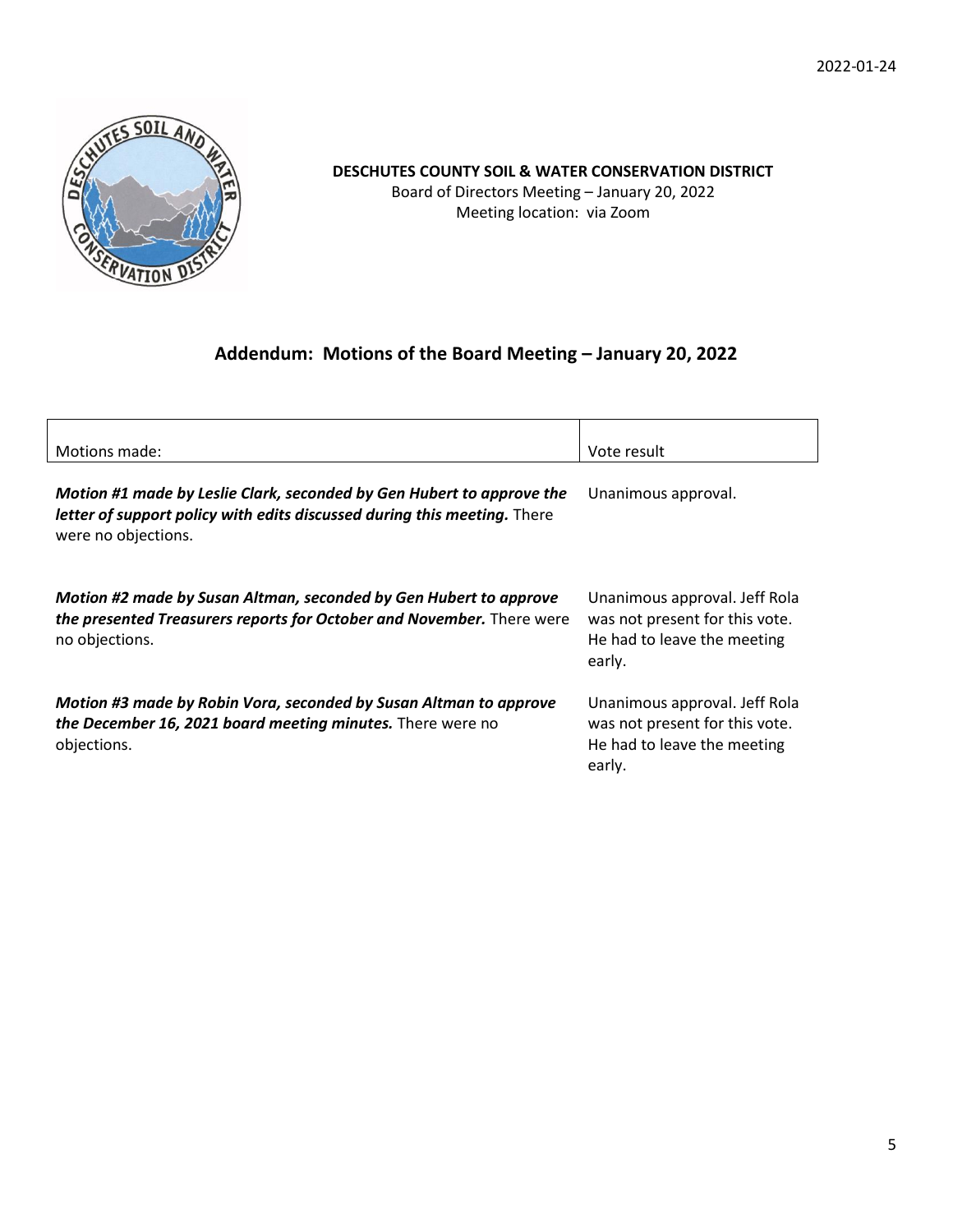## **Exhibit A:**

## DSWCD Program Action Items for 2022:

#### **I. Irrigation (IWM) on Private lands**

- a. Develop and conduct an IWM summer workshop
- b. WSARE curriculum development?
- c. Continue to work with NRCS on NRCS-CIS, RCPP implementation area
- d. ARPA (On-farm Efficiency Conservation Investment Program) plan/design/and monitor
- e. Continue to participate in Irr. District Meetings
- f. Identify water quality issues due to runoff from irrigation (AGWQMP)
- g. Develop educational materials for landowners

#### **II. Forest Health**

- a. Continue to support NRCS in the inventory and development of forest plans
- b. Improve fuels reduction awareness to landowners in South County
- c. Continue to participate in Project Wildfire Meetings
- d. Participate at Frontier Day in La Pine
- e. OWEB stakeholder grant for south county?
- f. Continue to participate in the Land Stewardship Collaboration Group

#### **III. Manure Exchange Program**

- a. Assess programs viability
- b. Explore options to help providers dispose of manure
- c. Seek entities/landowners that need manure
- d. Partner with OSU extension in composting education

#### **IV. Pasture Exchange Program**

- a. Partner with OSU to promote awareness and education
- b. Develop informational material about the program
- c. Provide outreach to various livestock groups to promote the program
- d. Provide grazing workshops with OSU extension
- e. Monitor program participants

#### **V. Conservation Technical Assistance (CTA)**

- a. Work with various partners to resurrect Living on a Few Acres (LOFA)
- b. Continue to partner with Environmental Center schools
- c. Continue to participate with ODA with water quality issues *AGWQMP*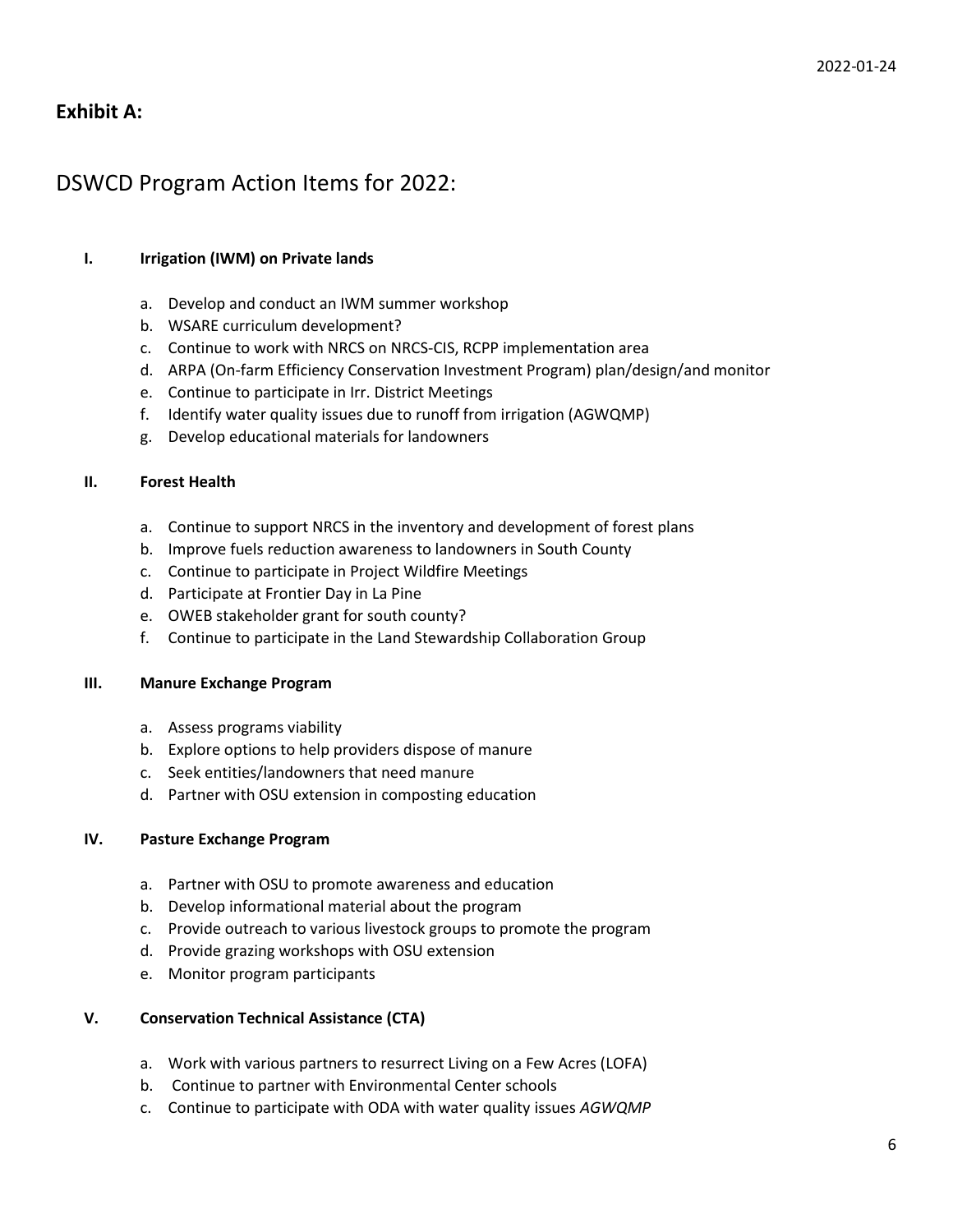- d. Continue to provide technical assistance and planning to landowners
- e. Collect baseline data on stream sides along ag land *AGWQMP*
- f. Continue to partner with Deschutes Co. weed board to identify opportunities
- g. Promote DSWCD activities
- h. Solicit media on DSWCD activities (monthly, biannual, annual?)
- i. Inform county commissioners on DSWCD activities

#### **VI. Urban Agriculture**

- a. Partner with urban ag. Entities to determine opportunities
- b. Participate in LOCAVORE board meetings
- c. Solicit NACD grants to address opportunities

#### **VII. Strategic Implementation Area (SIA)**

- a. Continue to work with ODA in outreach and technical assistance
- b. Coordinate with partners to develop a monitoring plan and implementation
- c. Write grant to implement monitoring for SIA
- d. Set up a tracking mechanism to determine land treated and practices implemented.
- e. Provide technical assistance to landowners

#### **VIII. Indian Ford Watershed**

- a. Assemble partners and develop watershed plan
- b. Continue to provide technical assistance to landowners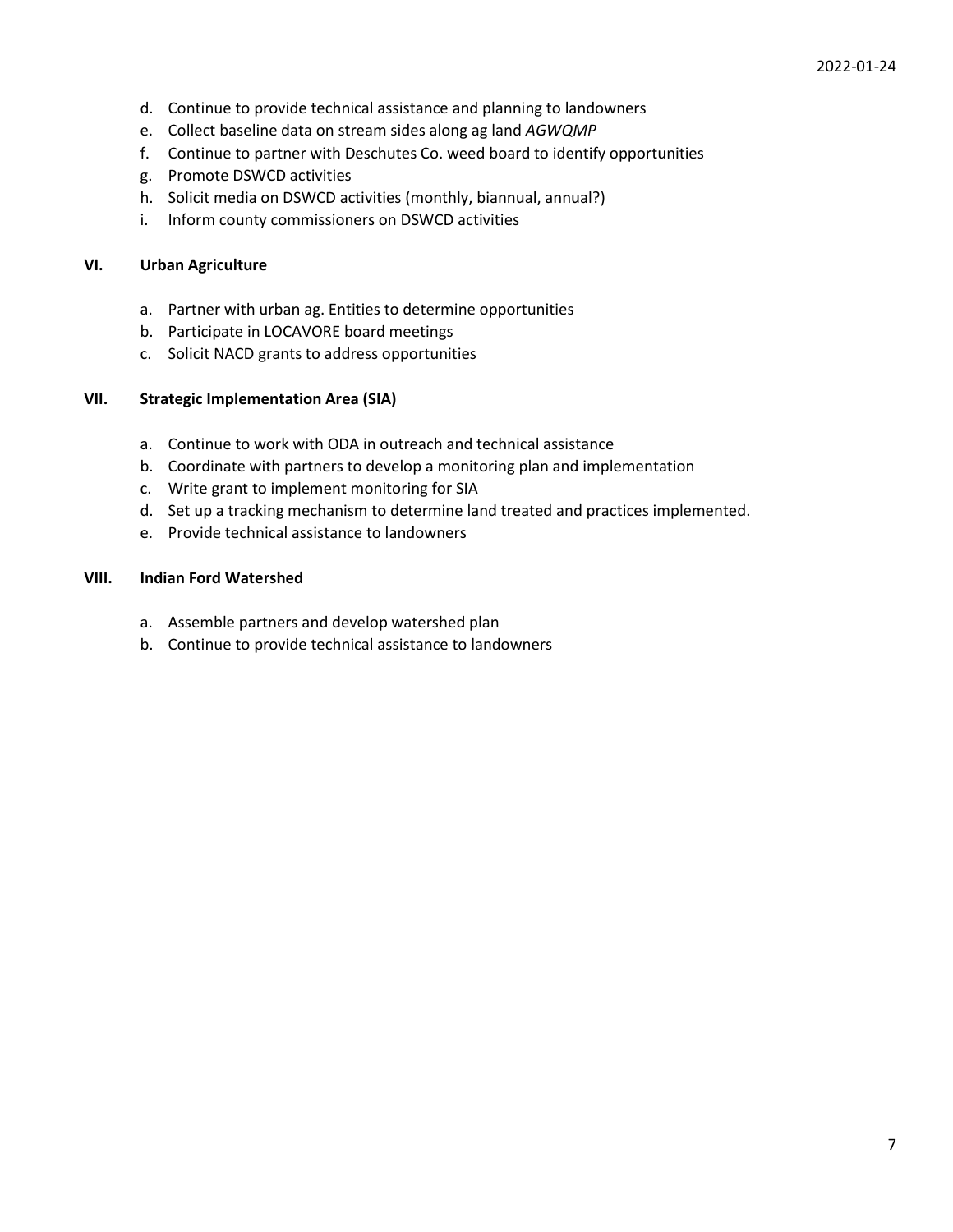## **Manager's Report December 16, 2021 – January 20, 2022**

As the general manager, I submit the following:

Attended the following meetings:

- Biweekly staff meetings.
- I have met with The Environmental Center to discuss next steps with the Urban Agriculture Grant.
- I met with our Bookkeeper, Rebecca to review our books.
- SIA remote evaluation meeting with ODA.
- Shared stewardship meeting about Senate Bill 762.
- Deschutes Basin Water Collaborative working group meeting.
- Deschutes Basin Water Collaborative Communications and technical subcommittee meeting.
- On-farm group meeting to discuss RCPP and ARPA funding.
- I have been working with Emma to on the new website, social media, outreach efforts, Rural Living Handbook, and the Pasture Exchange Program.

#### Grant Work:

- I met with BOR staff to finalize my project on the Indian Ford Creek Grant.
- Completed quarter reports for all existing grants.
- Received and signed the ARPA contract with Deschutes County. We have finalized our on-farm program for this funding and will be sending out a press release for application in mid-January.
- Developed and submitted to Deschutes County our proposal for the Senate Bill 762 application.
- Researching and developing an application for the Upper and Little Deschutes SIA.
- Outreach for wildlife projects.
- Assisted Lars and Todd with a Joint Chiefs progress report.

Monthly management:

- Submitted our annual financial statement review.
- Completed the liability insurance application and cancelled the Glatfelter policy.
- Grant financial management.
- Writing checks, entering checks and credit card purchases into QuickBooks.
- Board meeting preparation and meeting minutes.
- Monthly timesheets and balancing employees time over current grants.
- Retirement contribution.
- Grant reports and fund requests.

Thank you all for your assistance to the District.

Erin Kilcullen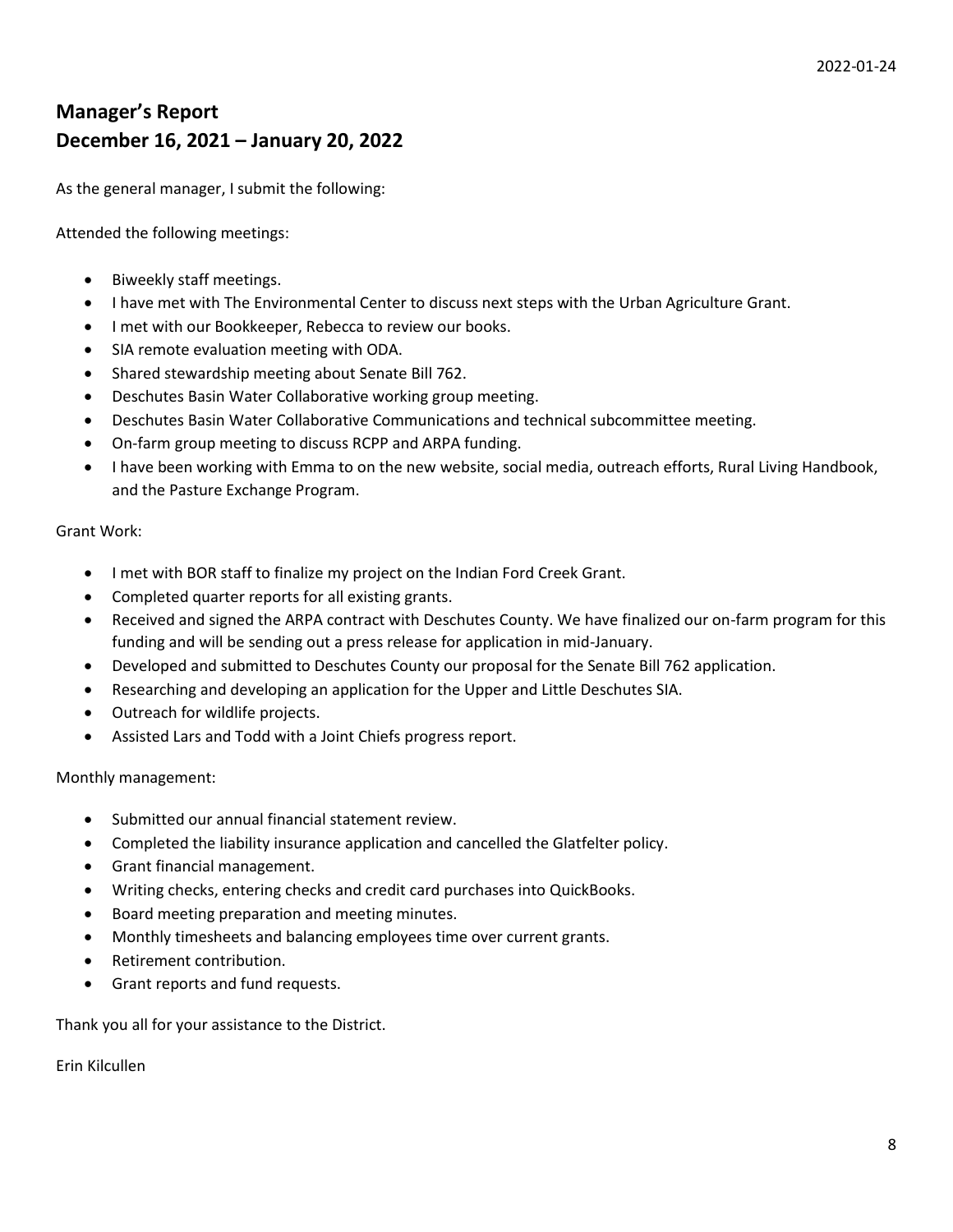### **Exhibit B: Treasurer's Report**

## **Deschutes County SWCD Board Meeting Report** December 1, 2021 Through December 31, 2021

| <b>Grant Monies Received this Month:</b> |     |           |                                |
|------------------------------------------|-----|-----------|--------------------------------|
| <b>ODA Sow</b>                           | \$  | 15,383.63 |                                |
|                                          | \$  |           |                                |
|                                          | \$  |           |                                |
|                                          | \$  |           |                                |
|                                          | \$  |           |                                |
| <b>Total Grant Monies In</b>             | \$  | 15,383.63 |                                |
|                                          |     |           |                                |
| <b>Expenses:</b>                         |     |           |                                |
| Payroll & Taxes                          | \$  | 14,717.31 |                                |
| Personnel                                | \$  | 1,283.09  |                                |
| Office                                   | \$  |           | 78.00 DD fees, Website,        |
| Utilities (Cell Phone)                   | \$  | 63.21     |                                |
| Mileage/Travel Other:                    | \$  | 146.16    |                                |
| <b>Contracted Services</b>               | \$  |           |                                |
| <b>Professional Fees</b>                 | \$  |           | 3,415.00 CPA & Cascade Country |
| Rents                                    | \$  | 79.00     |                                |
| <b>Materials &amp; Supplies</b>          | \$  | 511.46    |                                |
| <b>Annual Dues</b>                       | Ś   |           | 187.80 Microsoft & Ore. Gov    |
| <b>Total Expenses</b>                    | \$  | 20,481.03 |                                |
| <b>Checking Account Balance EOM:</b>     | \$. | 61,463.94 |                                |

**Notes for Month:**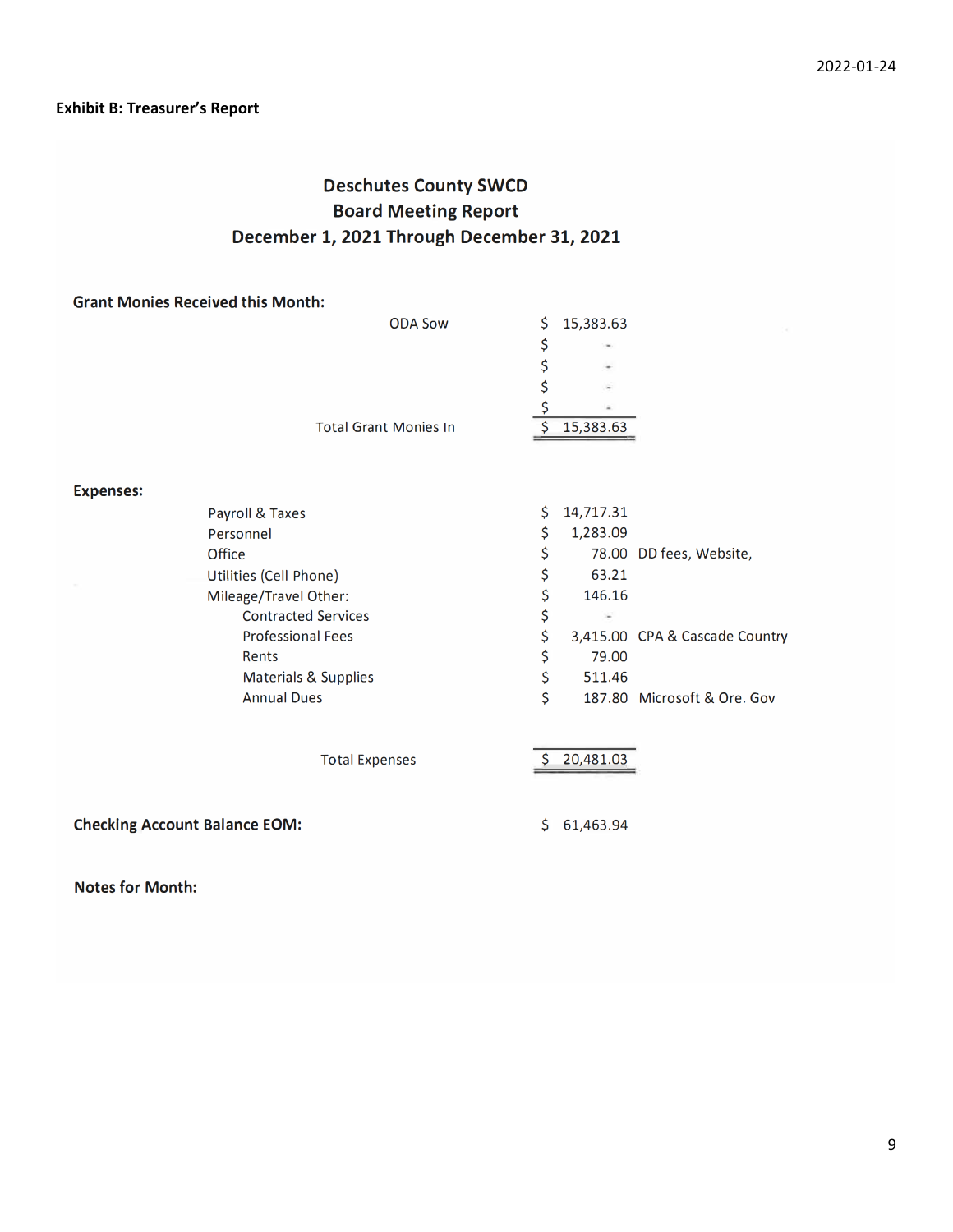11:29 AM 01/14/22

**Accrual Basis** 

### **Deschutes Soil & Water Conservation District Profit & Loss** December 2021

|                                                                                                               | <b>Dec 21</b>                |
|---------------------------------------------------------------------------------------------------------------|------------------------------|
| Ordinary Income/Expense<br><b>Expense</b>                                                                     |                              |
| 10200 · OWRD - BOLTON Expenses<br>10201 · Salary, Wages, & Benefits<br>$10204 \cdot$ Travel                   | 0.00<br>0.00                 |
| Total 10200 OWRD - BOLTON Expens                                                                              | 0.00                         |
| 11200 · COVID CARES ACT Expense<br>11201 · Salary, Wages & Benefits                                           | 0.00                         |
| Total 11200 COVID CARES ACT Expe                                                                              | 0.00                         |
| 12200 · NACD Urban Ag Expenses<br>12201 · Salary, Wages, Benefits                                             | 264.17                       |
| Total 12200 · NACD Urban Ag Expenses                                                                          | 264.17                       |
| 13200 ODA DO 21-23 Expenses<br>13201 · Salary, Wages, Benefits<br>$13203 \cdot$ Travel<br>$13205 \cdot$ Other | 1,781.22<br>0.00<br>3,609.80 |
| Total 13200 ODA DO 21-23 Expenses                                                                             | 5,391.02                     |
| 14200 · ODA SOW 21-23 Expenses<br>14201 · Salary, Wages, Benefits<br>$14203 \cdot$ Travel<br>14205 · Other    | 2,902.08<br>68.32<br>854.03  |
| Total 14200 · ODA SOW 21-23 Expenses                                                                          | 3,824.43                     |
| 5200 OWRD-TOWER Expenses<br>$5203 \cdot$ Travel                                                               | 0.00                         |
| Total 5200 OWRD-TOWER Expenses                                                                                | 0.00                         |
| 6200 · OWRD - LUNDY Expenses<br>6201 · Salary, Wages & Benefits<br>$6203 \cdot$ Travel                        | 0.00<br>0.00                 |
| Total 6200 OWRD - LUNDY Expenses                                                                              | 0.00                         |
| 62800 GRANT EXPENSE - ODA<br><b>Travel / Mileage</b>                                                          | 0.00                         |
| Total 62800 GRANT EXPENSE - ODA                                                                               | 0.00                         |
| 66000 PERSONNEL<br><b>Payroll Expense</b><br><b>Insurance Stipend</b><br>Payroll<br>Payroll Taxes             | 0.00<br>0.00<br>0.00         |
| <b>Total Payroll Expense</b>                                                                                  | 0.00                         |
| Total 66000 · PERSONNEL                                                                                       | 0.00                         |
| 7200 OWEB - SIA Expenses<br>7203 · Travel                                                                     | 0.00                         |
| Total 7200 OWEB - SIA Expenses                                                                                | 0.00                         |
| 8200 · NACD - TA Expenses<br>8201 · Salaries, Wages & Benefits<br>8203 · Travel                               | 8,021.08<br>77.84            |
| Total 8200 · NACD - TA Expenses                                                                               | 8,098.92                     |